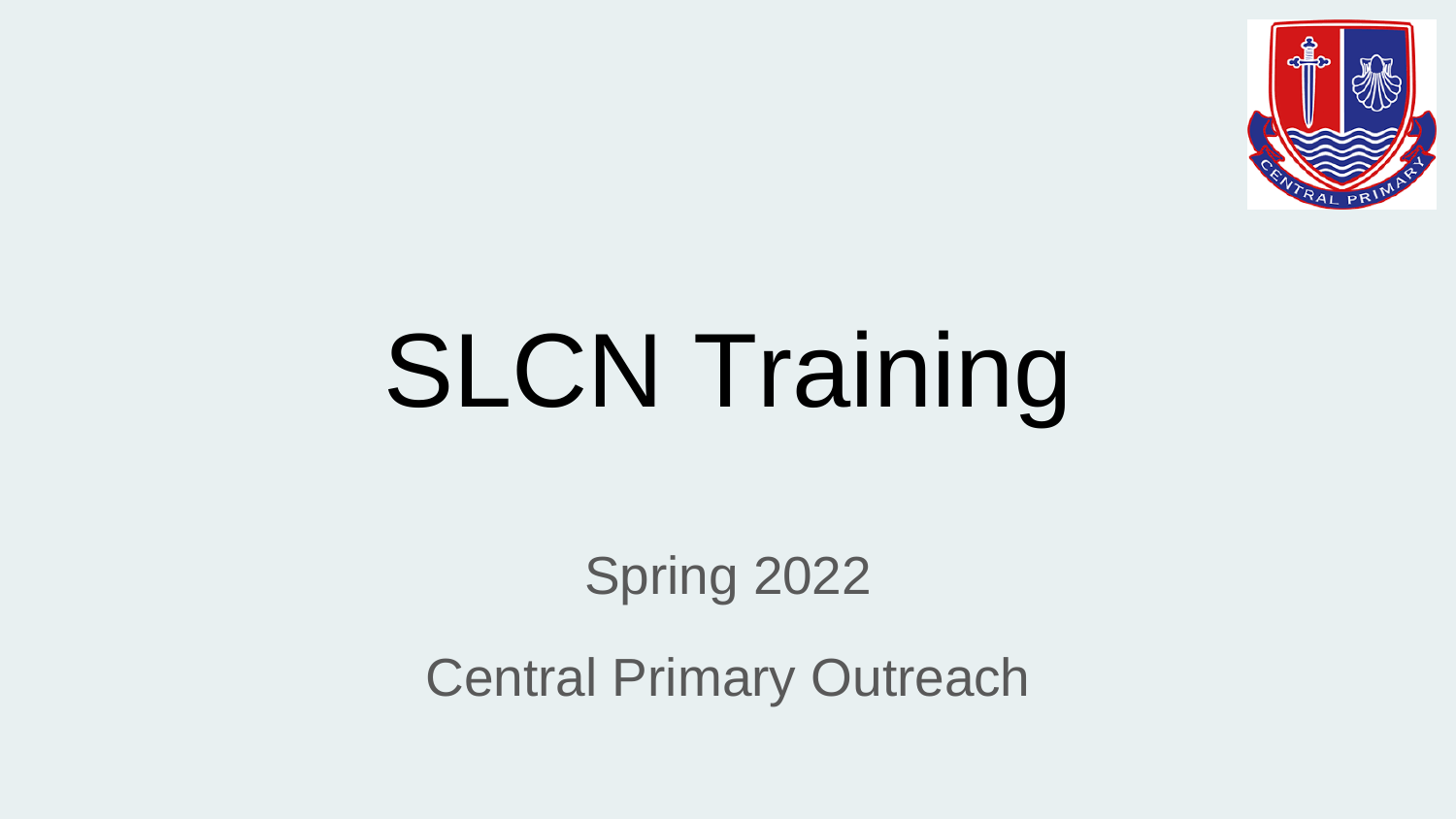## Speech Language and Communication Needs

A child with SLCN needs may have:

- Speech that is difficult to understand
- Struggle to say words or sentences
- Not understand words that are being used or instructions
- Have difficulties knowing how to talk and listen to others in a conversation

A child may have some or all of these difficulties

| Receptive Language  | The ability to understand information.<br>It involves understanding the words,<br>sentences and meaning of what others<br>say or what is read.           |
|---------------------|----------------------------------------------------------------------------------------------------------------------------------------------------------|
| Expressive Language | Being able to put thoughts into words<br>and sentences, in a way that makes<br>sense and is grammatically accurate.                                      |
| Speech              | The expression of ideas and thoughts by<br>articulating vocal sounds.                                                                                    |
| Pragmatics          | These are the skills that we use in our<br>daily interactions with others. They vital<br>for communicating our personal<br>thoughts, ideas and feelings. |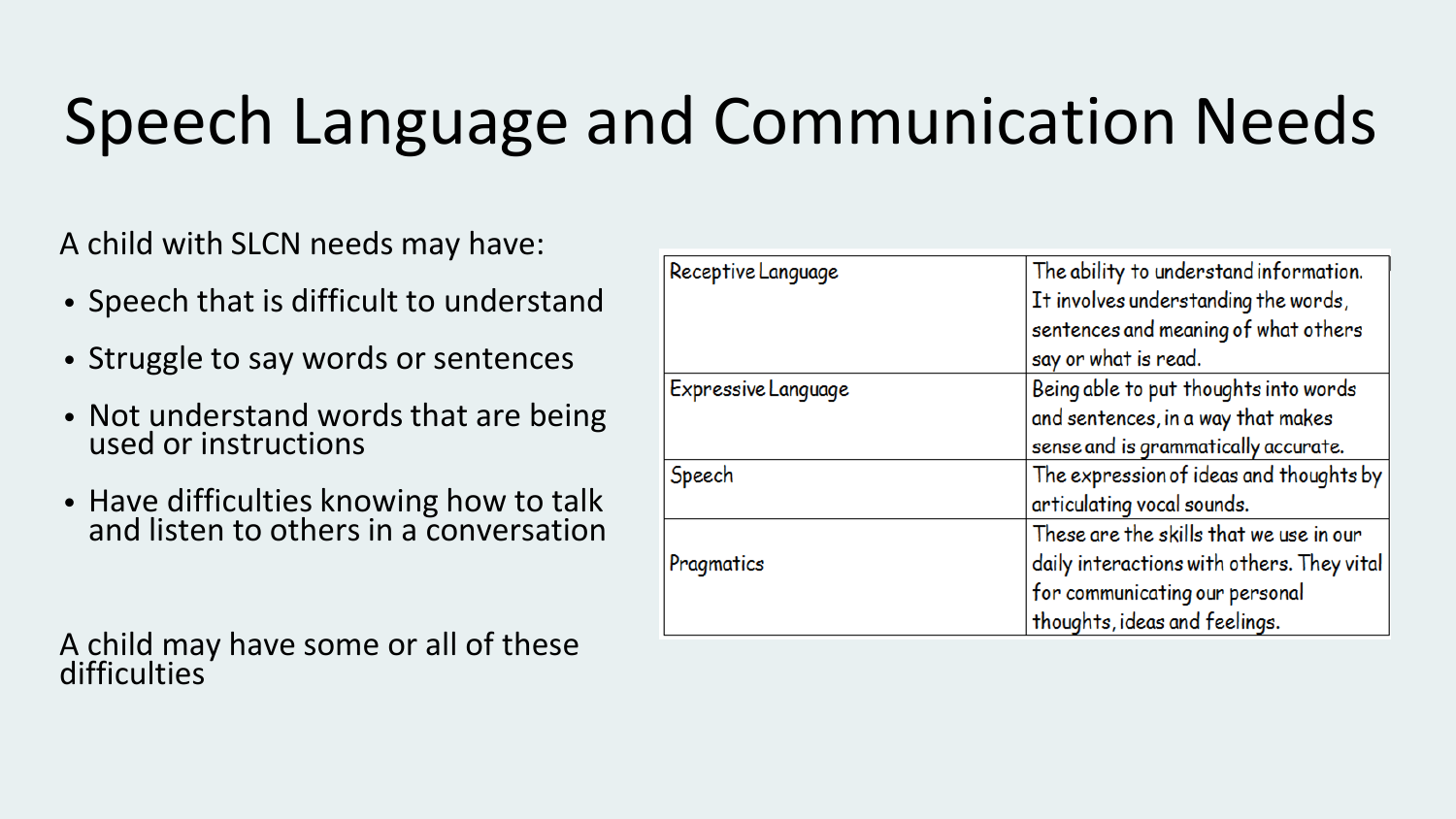## Importance of language

Language is fundamental in:

- Learning: engaging with the teacher, peers, ideas in lessons.
- Socialisation: what to say, when and to whom, negotiation, debate, problem solving
- Emotional development and regulation: emotional literacy is language based

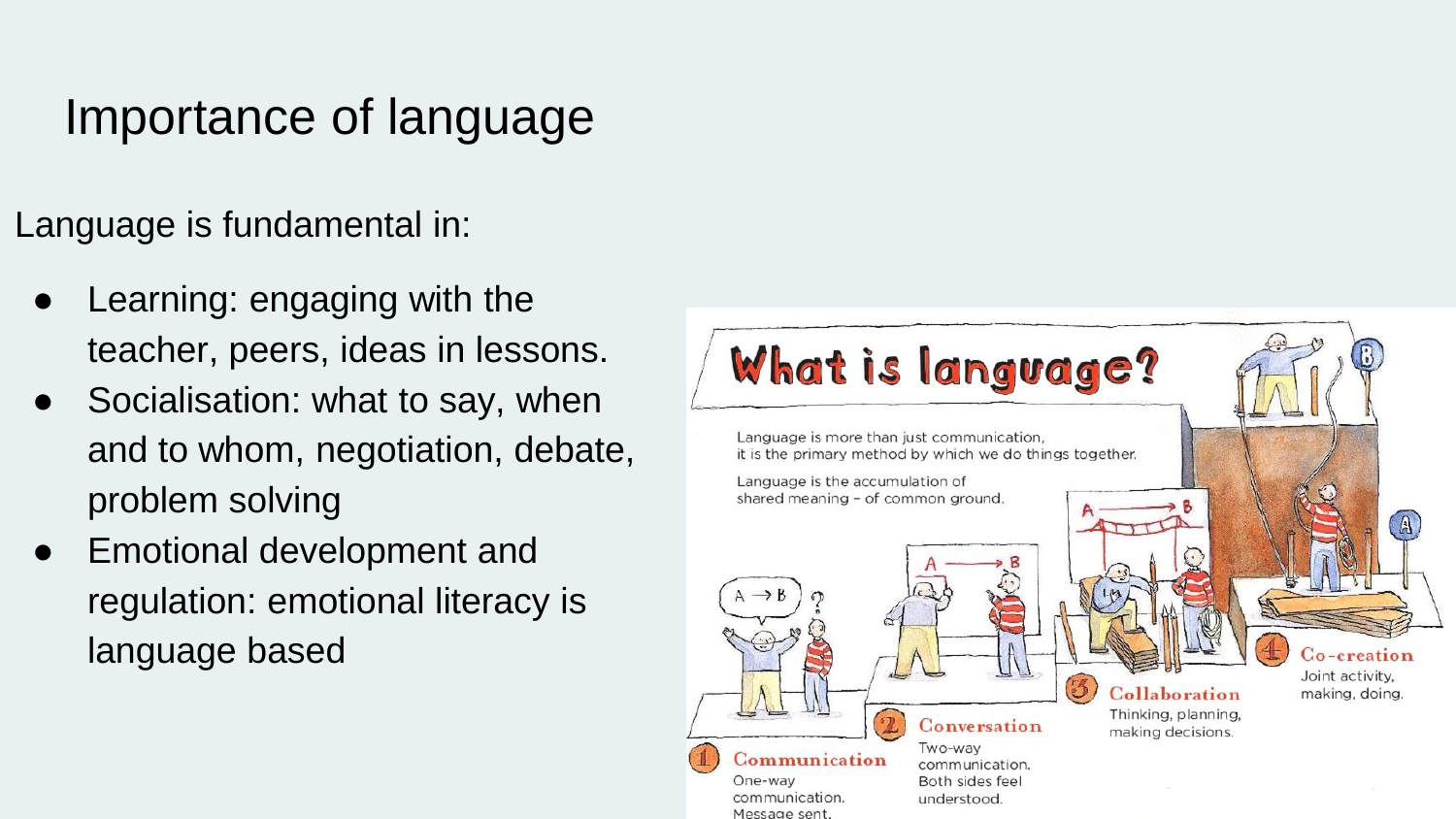Children may have poor vocabulary for several reasons:

- **General learning difficulties**
- **Limited life experiences**
- Specific learning difficulties and remembering new words
- Problems accessing words stored in the memory
- Feeling demotivated or disinterested in the topic or learning process

Pupils with SLCN need more time to pay attention to semantic and phonological aspects of language. They find it difficult to listen to and understand lots of spoken language. Pupils need more time to process spoken language also require more repetition.

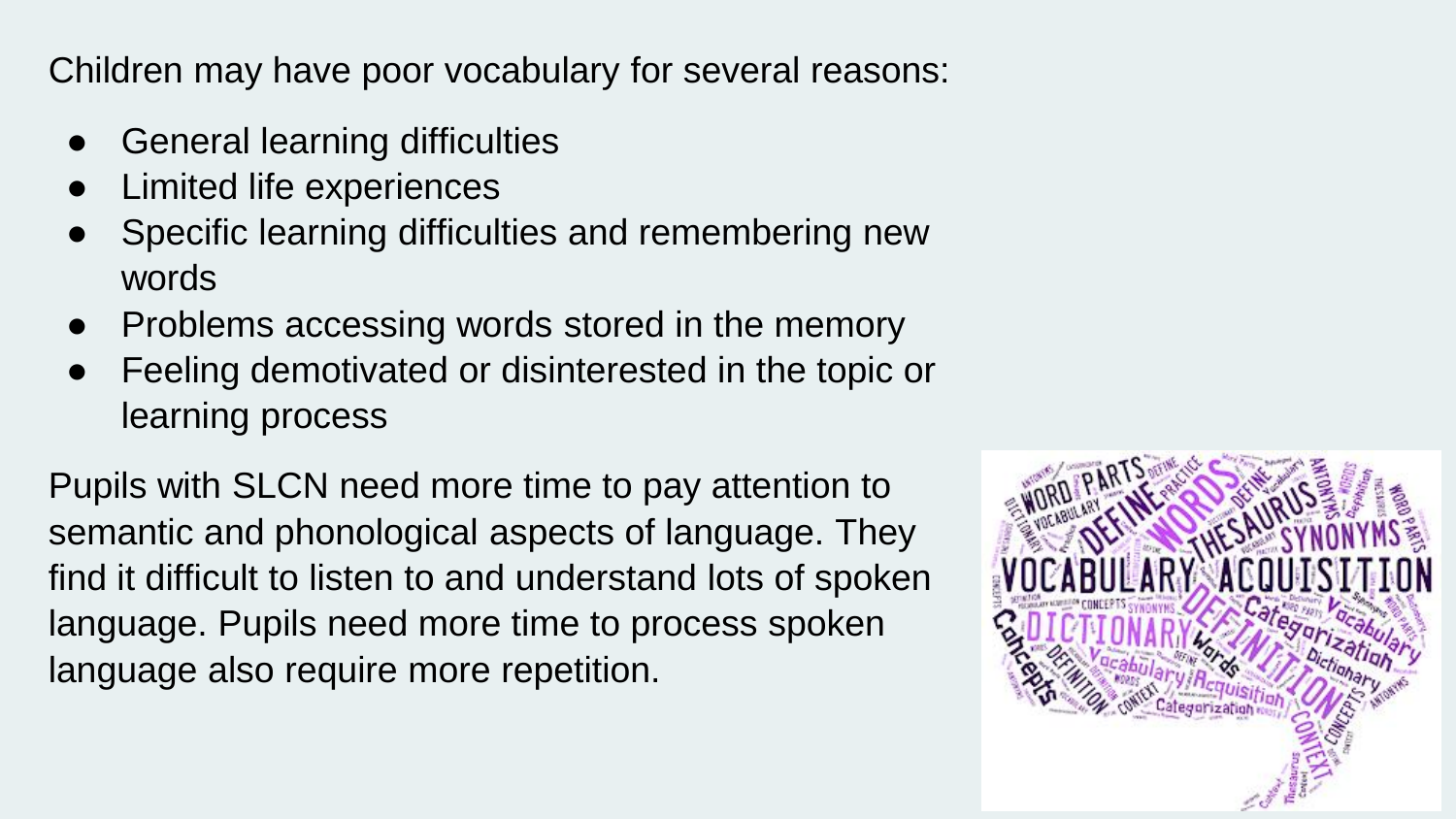## Strategies to develop vocabulary:

- Introduce a few new words at a time
- Give children a list of target vocabulary (differentiated according to individual need)
- Explain the word in child friendly language
- Encourage the child to explain what a word means
- Use a multi-sensory approach:
- See it (use objects, real situations, photos, pictures)
- Hear it
- Say it (at least 5 times then use it in a sentence)
- Read it
- Write it (the individual word then in a sentence)
- Focus on words which will be more meaningful, motivating or useful to the child
- Use visual strategies e.g. vocabulary maps
- Reinforce the words regularly over a long period of time e.g. using word investigations
- Pre-teaching of key words in advance

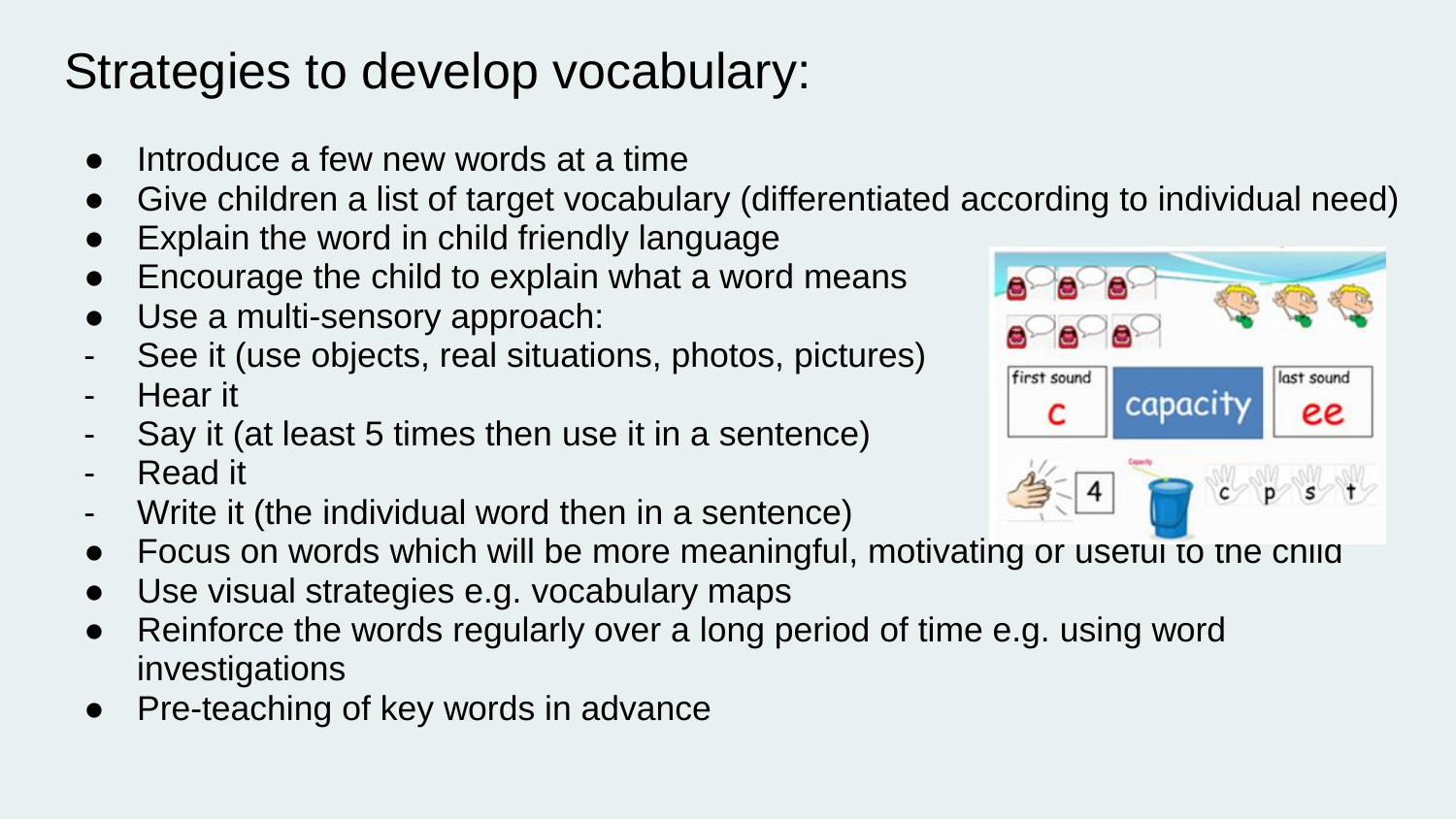## Top tips

- Label each strategy clearly so that the child knows which strategy is which
- Try a range of strategies and encourage the child to identify the ones they find useful
- Encourage the child to use the strategies increasingly independently so that they self-cue rather than being dependent on adult prompts
- Encourage the child to evaluate their knowledge and learning e.g. using a word learning score
- All of these strategies are particularly useful for EAL pupils as they are highly visual

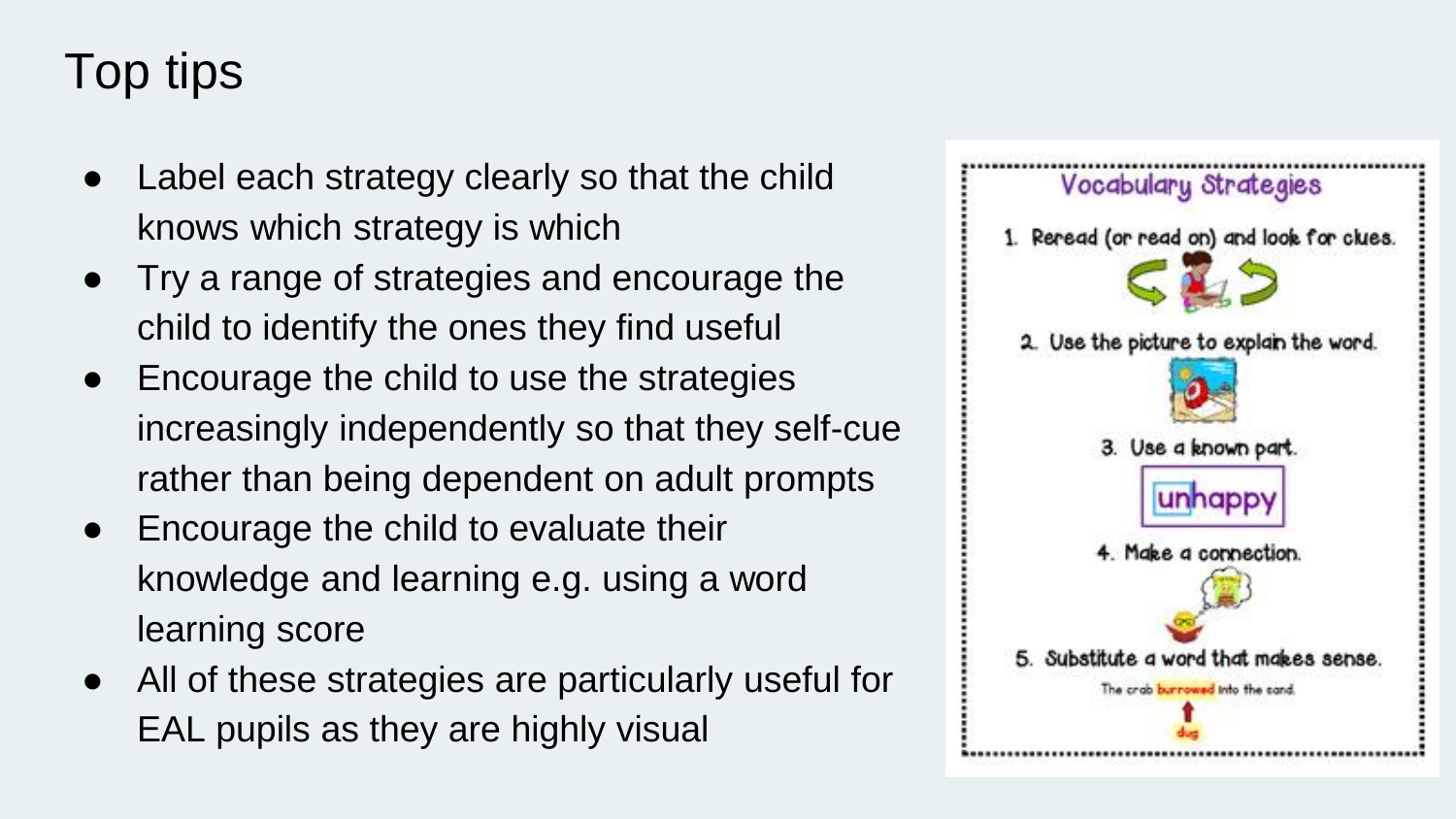### Learning new words

Children can use the table below to assess their knowledge about a word or range of words.

Each word can be given a score to help identify ones that need additional focus.

| Target Word              | plant | reptile | habitat | climate | biome |
|--------------------------|-------|---------|---------|---------|-------|
| 1. I don't know this     |       |         |         |         |       |
| word                     |       |         |         |         |       |
| 2. I 've heard it before |       |         |         |         |       |
| but I don't know what    |       |         |         |         |       |
| it means.                |       |         |         |         |       |
| 3. I think I know it.    |       |         |         |         |       |
| It's something to do     |       |         |         |         |       |
| with  but I can't say    |       |         |         |         |       |
| exactly what it means.   |       |         |         |         |       |
| 4. I know the word       |       |         |         |         |       |
| really well. I can tell  |       |         |         |         |       |
| you exactly what it      |       |         |         |         |       |
| means.                   |       |         |         |         |       |
| I can use it in my work. |       |         |         |         |       |
| Score                    |       |         |         |         |       |
|                          |       |         |         |         |       |

#### Word Learning Score

Award yourself: 0 points for number 1, 1 point for number 2, 2 points for number 3, 3 points for number 4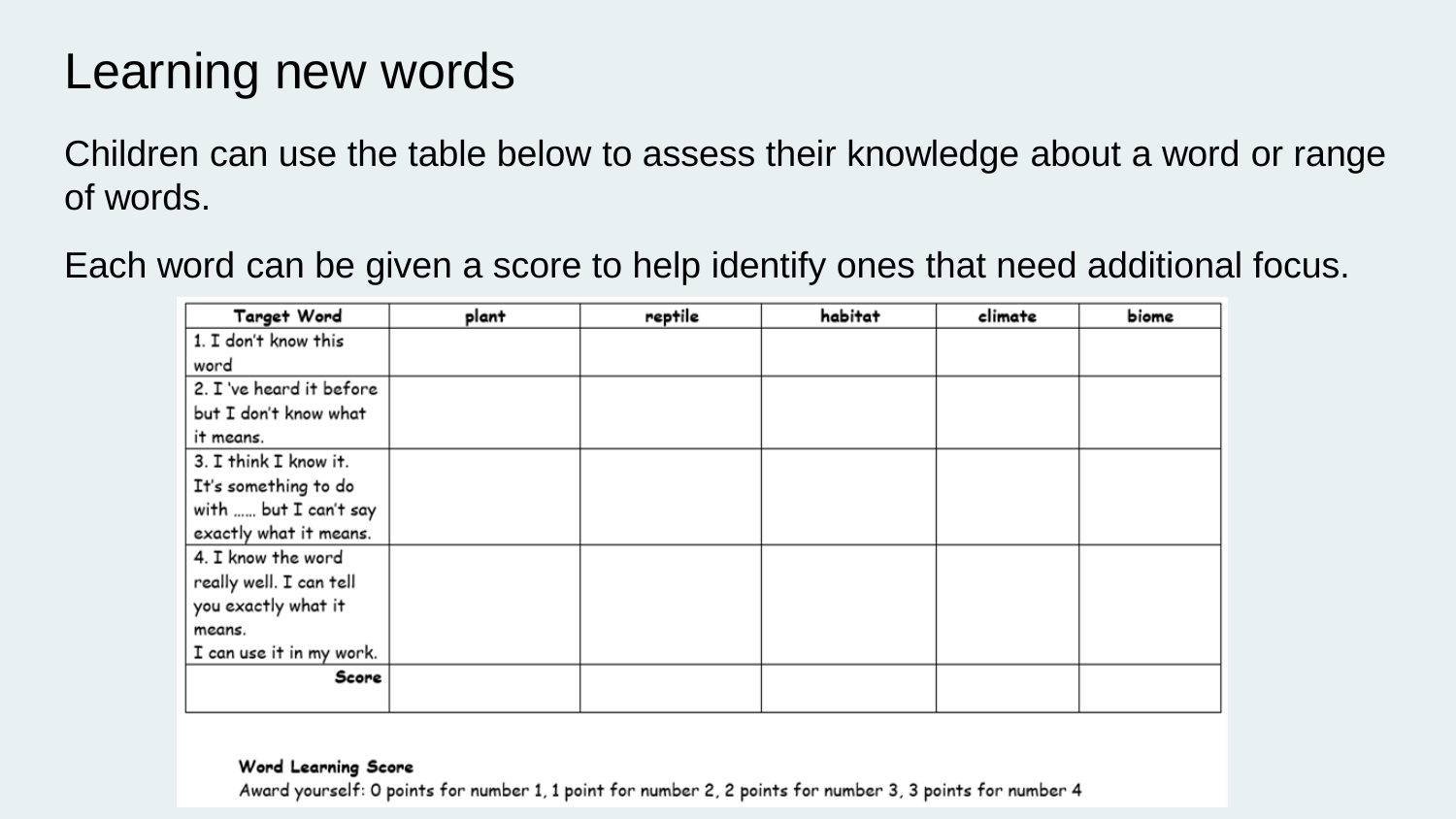## Learning new words

#### Young children

Learn new words through oral communication. They hear the words around them and practise them by speaking. They also benefit from:

- Non-verbal communication e.g. gestures and facial expressions
- Exploration of objects through play and real life experiences
- Lots of repetition

#### Older children

Are expected to learn more and more words through reading and writing. Books provide exposure to a wider range of vocabulary than everyday conversations. However, reading requires decoding, extracting meaning and remembering the new information. It also relies on concentration, self-awareness, motivation and language skills (understanding vocabulary and sentence structure).

Reading can therefore support vocabulary development but children need additional strategies.



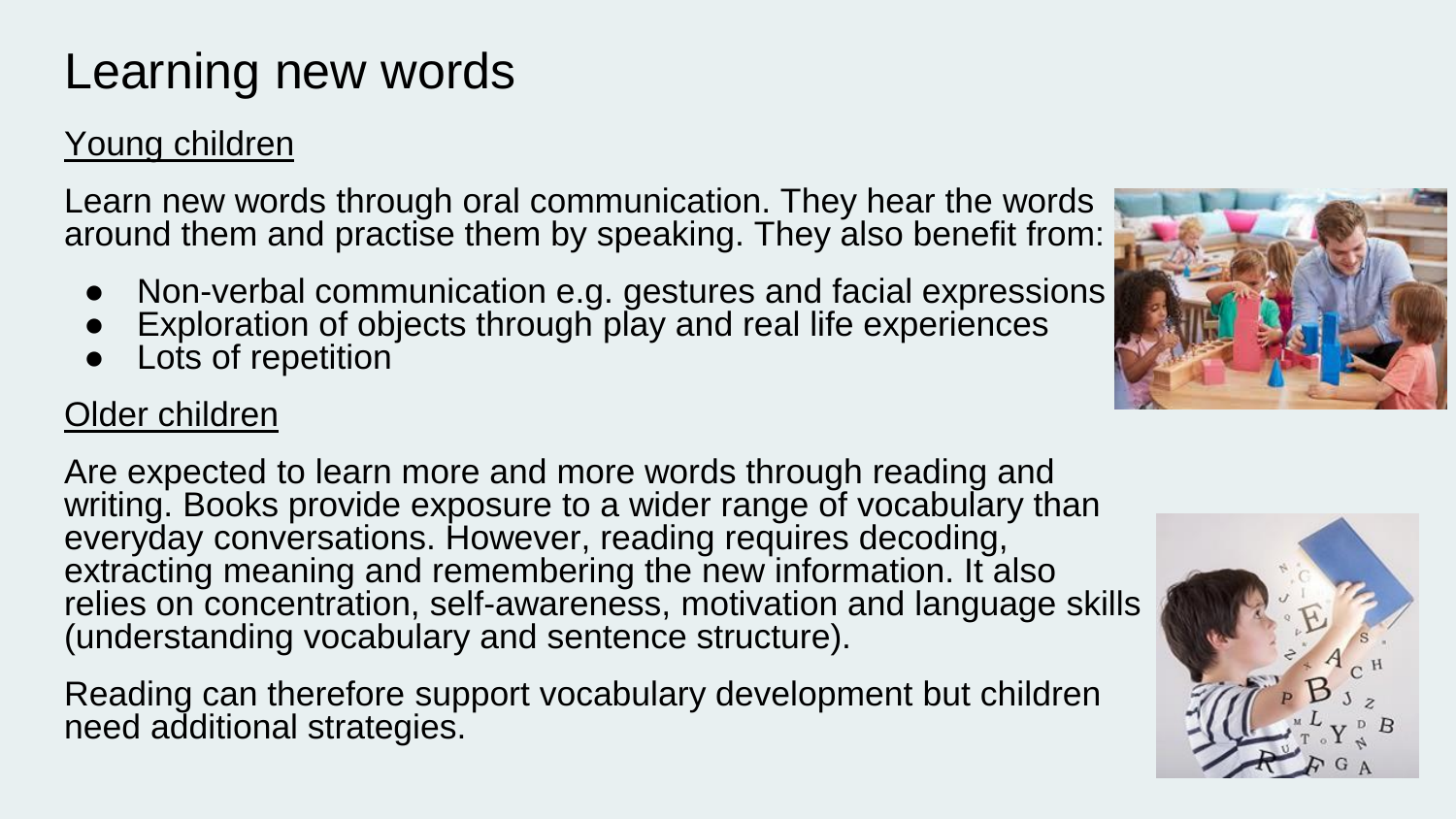## Types of words

#### Tier 1

Consists of basic words used in everyday conversation. Most children are familiar with these words and rarely require explicit instruction.



#### Tier 2

Consists of more complex words which are frequently used across different curriculum areas. These words are describe attributes (colour, size, texture, shape), time (yesterday, before, first), or position (over, on top).

Difficulties at this level impact a child's ability to understand what is said, access the curriculum and learn new information.

#### Tier 3

Consists of content-specific words from academic topics such as Science and Mathematics. These words are not frequently found in conversation but are important for understanding the topics.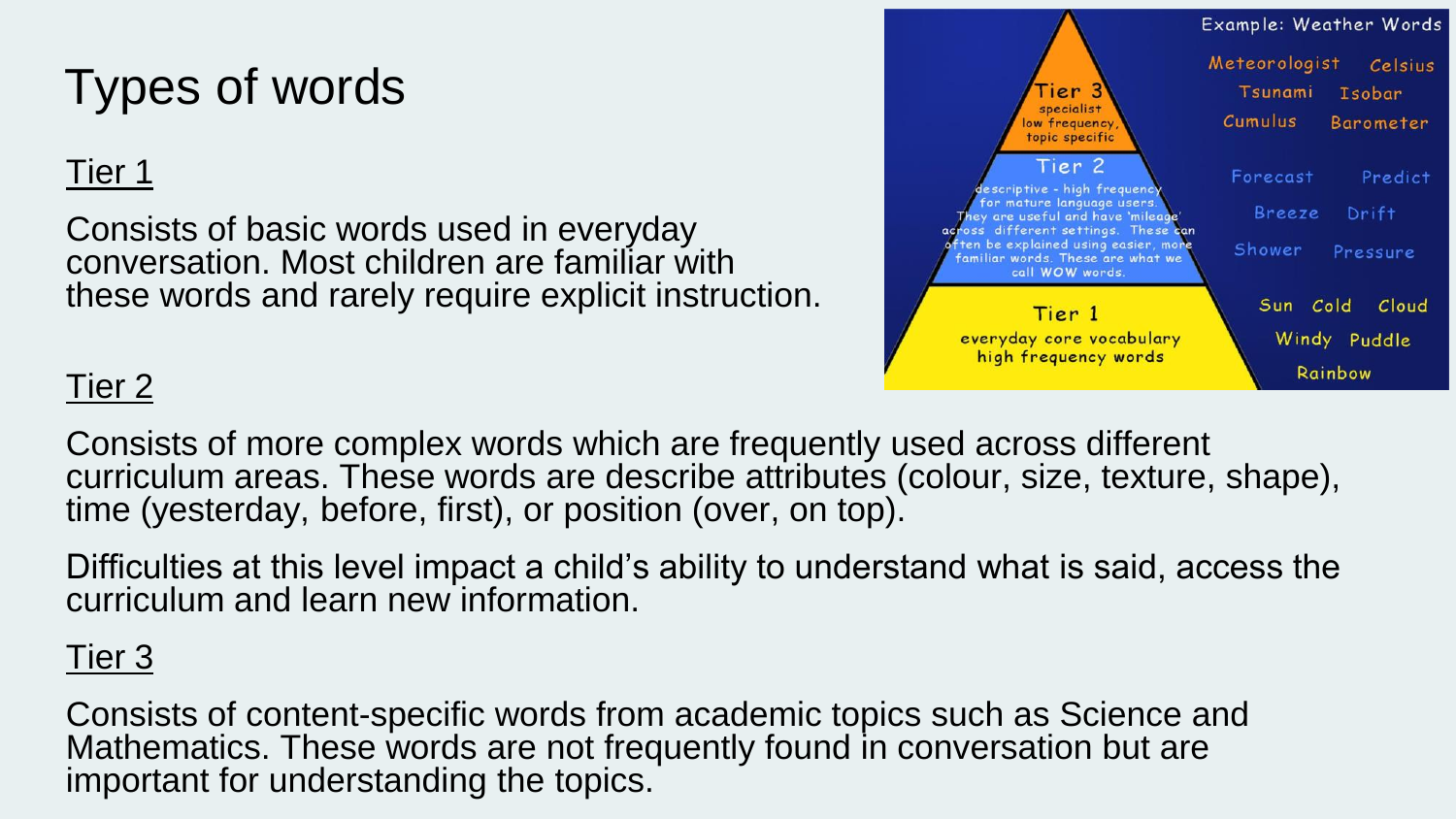## Word investigations

Children who have difficulties learning and remembering new words or problems accessing words stored in the memory benefit from:

Strengthening the general knowledge about the word (semantic awareness)

- Describe it
- What does it do?
- What else can you do with it?
- Where might you find it?
- What category does it belong to?
- What else is like this?
- What else does it make you think of?

Heightening knowledge about the structure of words (phonological awareness)

- Is it a short or long word?
- What sound does it start with?
- Can you think of any other sounds in the word?
- Can you think of a rhyming word? (real or nonsense)
- How many syllables does it have

Frequent repetition

Across different curriculum areas



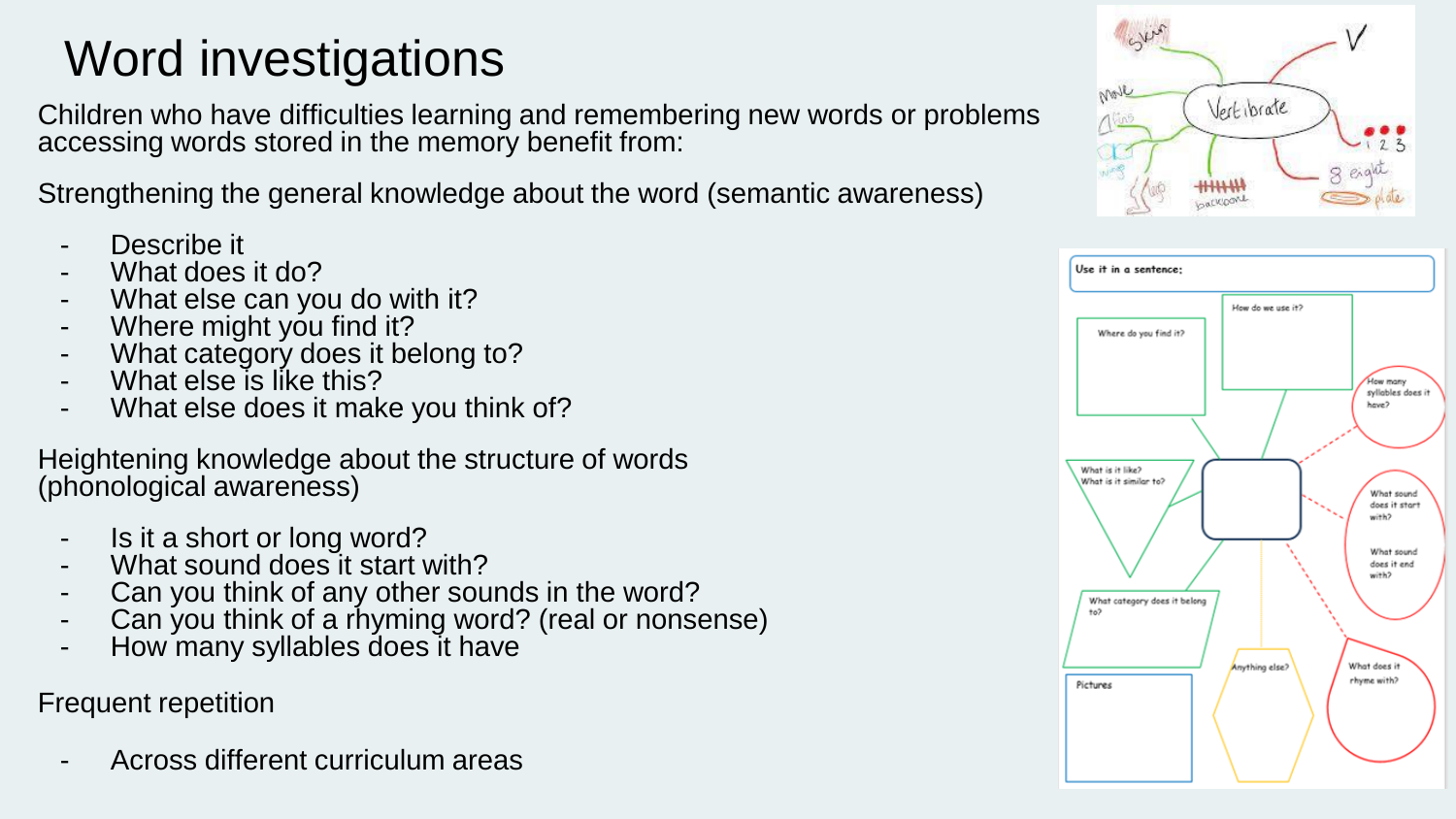## Word investigations